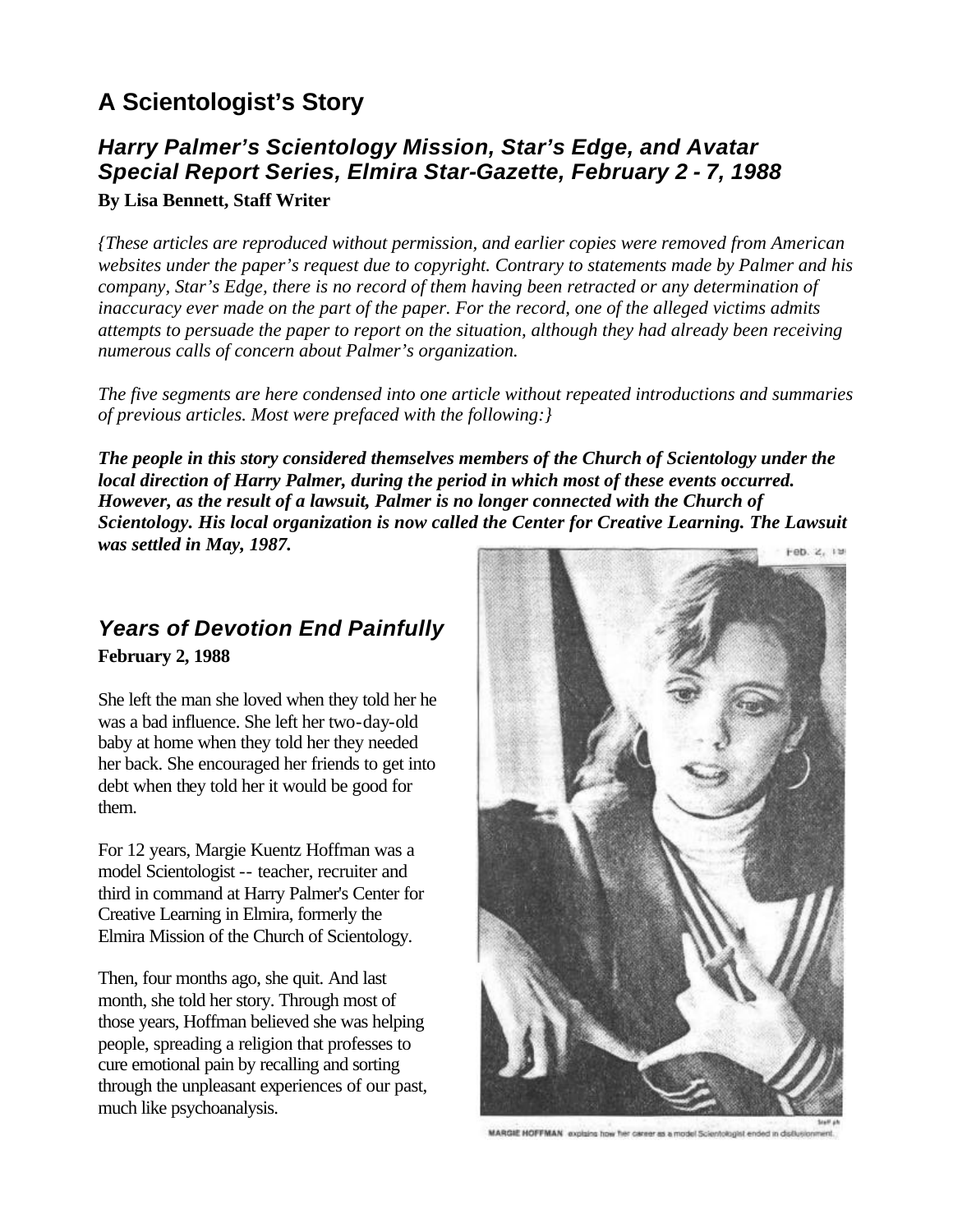In time, however, she discovered that Scientology could also cause pain -- she began to recognize it as a cult. But by then, it wasn't easy to walk away. She had devoted years of her life (and thousands of dollars) to it. And Scientology's powerful manipulations -- shaped by the charismatic Palmer - made departure seem an act of betrayal.

When a disillusioned Hoffman finally left Palmer last October, she was one of the last to go. Most of the staff that had flocked to Palmer's side in the mid-1970s quit (and a few were fired) earlier in the year, shocked and hurt by the puzzle they pieced together about their spiritual leader.

Now 33 and married to the man she temporarily gave up for Scientology, Hoffman spends her days at her Southside home with her 2-year-old daughter, Cody, and her black cat, Gus. The Scientology books have been stored away in the attic.

Hoffman's story is not just about faith born and shattered, however. She doesn't regard herself as a victim -- "I did it, I went along with it" -- and she doesn't behave like one. In fact, at times she laughs about some of the things she fell for. In serious moments, her outlook is balanced. "They were the best and worst years of my life."

Hoffman believes what happened to her could have happened to anyone. "It's easy for a stranger on the street to say what a jerk!" she said. "But this happened to us over months and years. If it all happened in one day, we'd know we were schtuped."

For Hoffman, it began in May 1975. She was studying hairdressing in Syracuse when her 22-yearold boyfriend, Wink, died in a car accident. She was devastated. "It haunted me," she remembered. "Why did he die so young? I wanted to be happy. How come I couldn't make myself?"

Then, months after returning home to Elmira to work as a hairdresser, a customer one day told her about Scientology and Palmer's center, just down the street from her.

"He gave me a personality questionnaire -- one of those famous personality questionnaires," Hoffman said, referring to the hundreds of forms that were tucked under windshield wipers, between front doors and into the hands of people waiting in the laundromat next to the center.

She filled out the form and brought it in. Palmer offered her this diagnosis: "He said I was at a low point. I had a goal. I had a strong personality. My communication level was down. I liked people, but I felt they didn't like me. I felt I was different from most people." It was as general as the analysis a card-reader gives for \$5 at a street fair, but it clicked for Hoffman.

She spent an afternoon at the library investigating the claims she had heard about the religion, including some of its strange rules like barring members from taking aspirin.

"I got out every bad article about Scientology," she said. "I read in Reader's Digest about L. Ron Hubbard (Scientology's founder) putting his cigarette out on people; and in Time magazine about how they lured you in to get all your money and all the weird rituals."

The money didn't bother her. "I didn't care about the money. I was single. I made a lot of money." And she was skeptical about the more outrageous allegations. "I never saw those things happening. I decided I would continue until I saw something."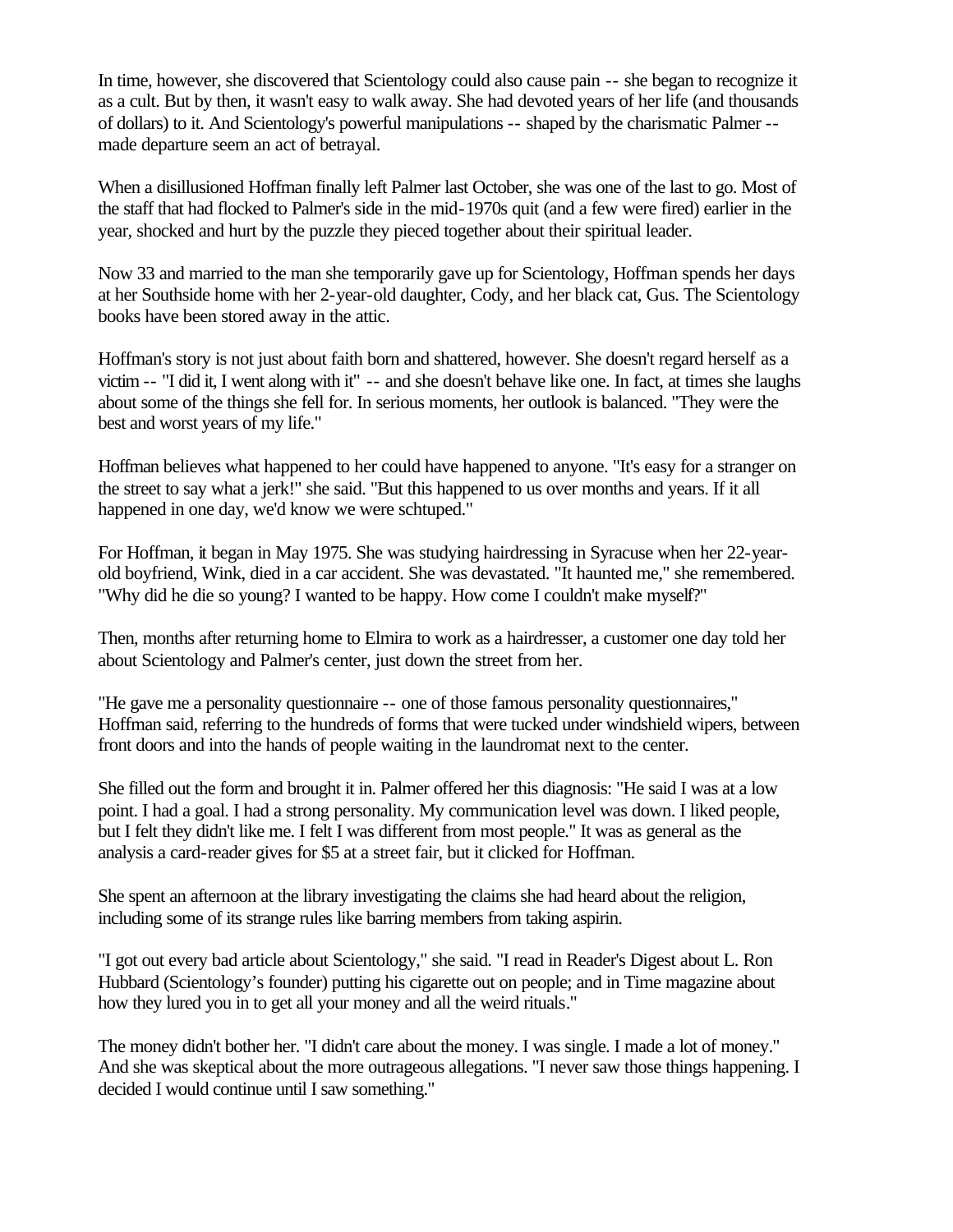So she dug out \$45 and signed up for the first Scientology course, a four-week lesson in communication.

Scientology classes are based on an E-meter, or simplified lie detector. While attached to it, Hoffman answered many personal, searching questions to get to "engrams": the things one would rather not recognize about oneself, the kernels of self-truth that hurt. Some 100 questions range from "have you ever passed up an opportunity?" to "Have you ever broken up a family?"

When a counselor saw the meter fluctuate, she pushed Hoffman to dig deeper for the original source of the problem, believed to exist often in the subconscious or in a prior life. Reaching the source is called a "win".

In the beginning, the win experience is as uplifting as a successful session of psychoanalysis; it freed Hoffman from a burden, making her feel that some important problems in life had been solved. Some people discovered why they only married unstable mates, why they couldn't make good friends, or like Hoffman, why she cried when it rained.

"It sounds crazy or unimportant, but it makes sense," she said. "In my subconscious, it clicked." She was excited, too, with the religion's philosophy, expressed in the 1950s by Hubbard as a mission to clear the planet of misery.

"I guess my ego got the best of me," she said, "... Before Scientology, I thought this was a one-horse town. Then I thought, 'How incredible! It's happening here.'"

When Hoffman was offered a second course, called Life Repair, the price soared to \$1,750. "I said, 'You're kidding. Come on, Really, how much is it?'" But Scientologists do not joke about money.

So Hoffman paid. Within two years, she had spent \$20,000 and was making loan payments like "a good little Scientologist." By Scientology standards, that's moderate. One former student, Kathy Raine, spent \$60,000.

But that's the way Scientology works, Hoffman said: "First, you put your toe in and it feels OK, nice and warm. Pretty soon you're swimming."

And persuading others to jump in. Hoffman, like all Scientologists, was taught to recruit every Wog (non-Scientologist) she met.

Thomas Wright, a former Palmer staff member, said the approach to non-members as: "I'd ask you if anything was bothering you." But it wasn't asked idly, like "How are you?" Wright would probe, make himself a friend, asking for you secrets, however deep or dark. Then he would explain that it could all be cured by signing up for classes.

After Hoffman took every class available, and was elated by the program, she was sold on recruiting full time. "They pushed the help button in me," she said. They asked: "Don't you want others to feel that way, too?"

But it wasn't just charity that motivated. "There was always the threat of being a Cinder" she explained. A Cinder was a damned person, a fate much worse than a Wog. If Hoffman did not spread the religion, she was taught, she could lose what she had gained with grit and \$20,000.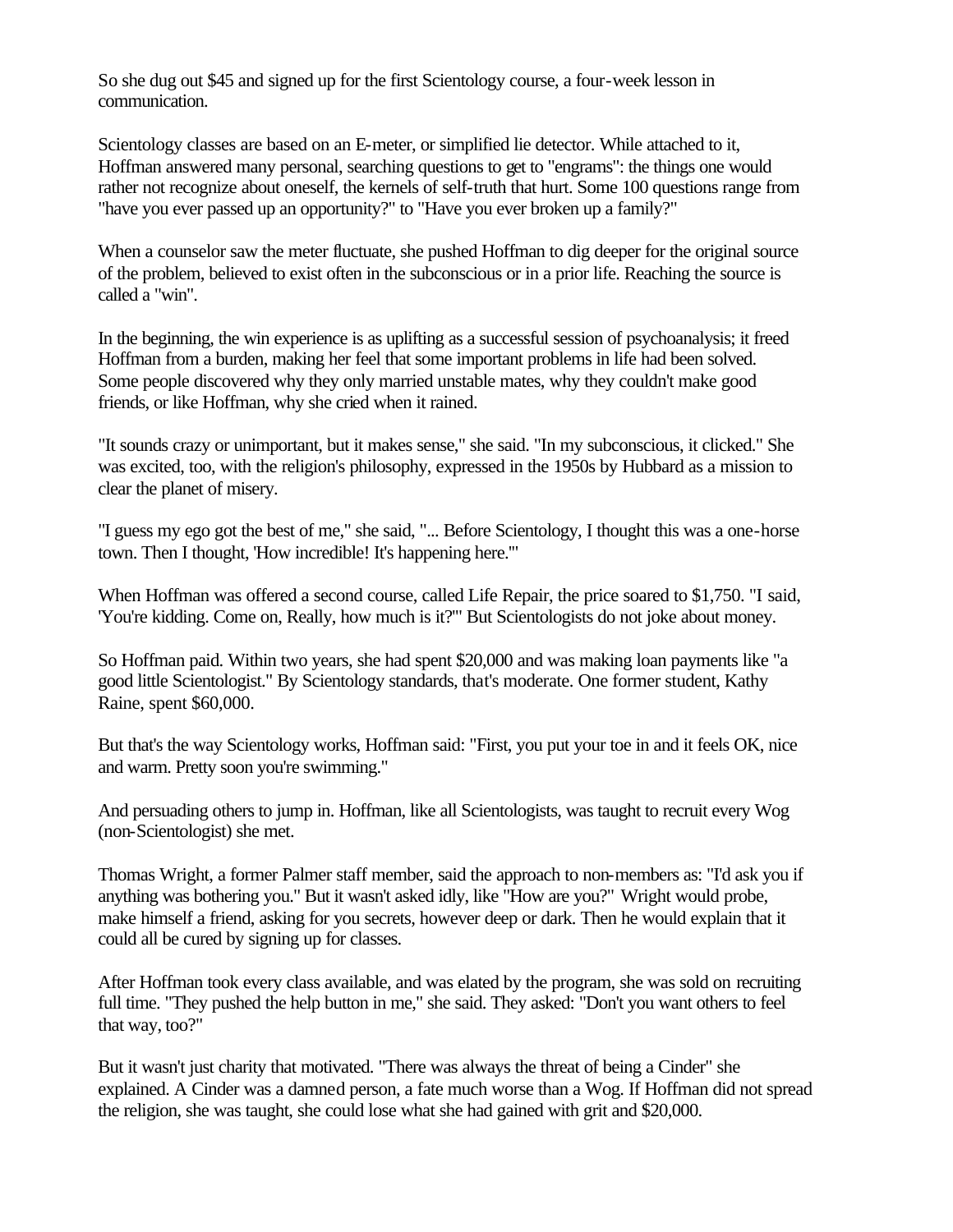It was then -- the moment she became an insider -- that the unadulterated good feelings she had about Scientology began to dissolve. What disturbed her most and what she still finds most difficult to talk about, was the "heavy, heavy discipline."

Discipline wasn't new to Hoffman -- Scientology is based on discipline and that, in part, attracted her -- but it became particularly rough from 1981 to 1983. She made efforts to rebel, twice leaving the group. Then, at the urging of other leaders, she came back both times. Now, she says: "I missed my chance twice."

The main disciplinary practices took place in the "ethics room" and through "amends projects." Former student Raine recalled that in the ethics room she had to "write and write and write" about all the bad things she ever did and hope the list would satisfy the center's leaders.

She hated it. So did Hoffman.

Complaints, doubts and missed classes could land a member in the ethics room. Or, explained Hoffman, "If your graph was not constantly going up, you were in ethics."

The graph in question was a weekly measure of how much work each staff member was doing. It encouraged Thomas Wright, who supervised students, to push them through classwork faster and faster.

"I got to the point." said Wright, "that I was not worried about how they were doing," just that they were doing it quickly.

In the drive to keep her graph moving up, Hoffman pushed to sell more and more courses. "if it (the graph) went down a little one week," Hoffman said, she was sent to the ethics room. There, she would have to evaluate what she did wrong and figure how to correct it.

"If it continued to go down, that meant you were dishonest." For that, the ethics room was not discipline enough. For that, she would be assigned an amends project -- an opportunity to atone for her failings.

Essentially, amends amounted to more work or money. Steven Caulkin, a former door-to door Scientology promoter, was once given the opportunity to make amends, too. His project: Clean the basement that was still filled with dried muck from the 1972 flood. It took him two weeks.

After Gale Lyons committed the Scientologist's sin of complaining, she was told to clean around the basement pipes with a paintbrush. When her daughter -- already \$60,000 in debt -- could not afford \$100 for a Christmas present for Palmer, she was told: Pay \$300.

Hoffman saw these assignments as cruel. But when assigned ethics or amends projects, she did them. She believed her spiritual well-being was at stake.

In more direct terms, Hoffman did not want to be refused the chance to take part in the center. And, she was intrigued by the discipline. "I wanted to get to the limit of my subconscious," She recalled, "to see how much I could put up with."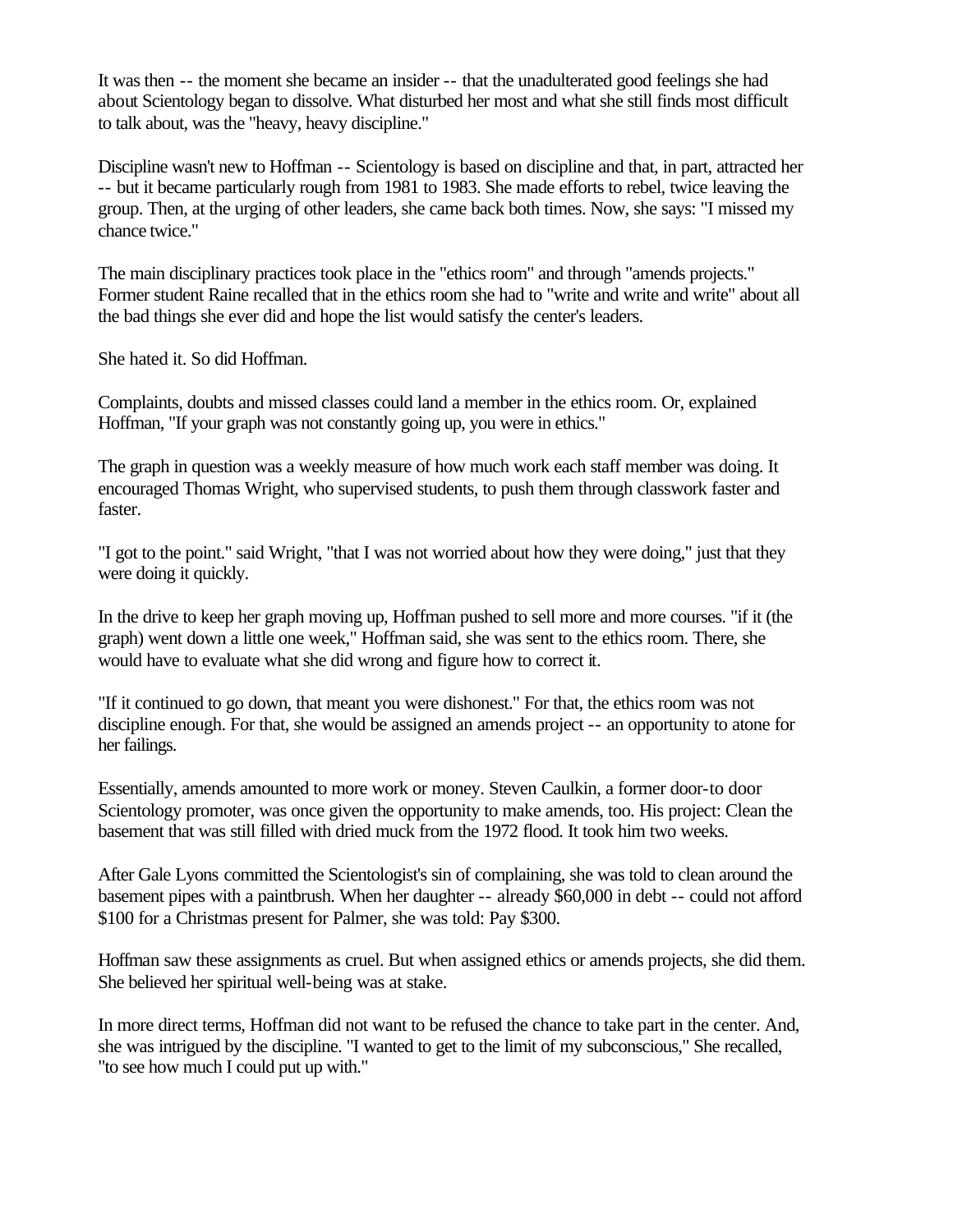## *Belief Takes Away Friends, Family - Even Lover*

#### **February 3, 1988**

After she became a Scientologist, Margie Kuentz Hoffman understood her parents better than ever before. But she no longer wanted to spend time with them.

"That's the weird point," Hoffman said. "I was getting insight but (was) alienated... I didn't want to hang out with them. That kind of life was not important.

That kind of life didn't include Scientology. And Scientology was considered more important than anything. "My friends and family were appalled" said Hoffman. But, then, friends and family were not too much to sacrifice for Scientology.

According to Scientology's hierarchy, the individual and the family are the least important things in life. More important is the group. "But, at the center, the group was really considered most important", said Steven Caulkin, a former employee.



Margie Kuentz Hoffman



THE CENTER FOR CREATIVE LEARNING is located in a yellow building on the corner of Water and Columbia streets, Elmira.

At the center, Hoffman and the others followed a man and a religion that professed to have a monopoly on the truth. "If you believed in anything else -- in Yoga or Christianity -- I wouldn't have accepted that there was any truth in that."

She was not even supposed to listen to someone discuss his belief, nor read a book by anyone but L. Ron Hubbard, the founder of Scientology.

When it came to Wogs (non-Scientologists), there were only two things she could do: Convert them or pity them. She did try to sell

her friends on Scientology. As a result, "I lost a lot of friends," Hoffman said.

But then she fell in love with a Wog.

Immediately, Palmer started a campaign against Hoffman's new boyfriend.

The pressure was so intense that she didn't bring Dan around much, even though Palmer and his partner, Avra Honey Smith, were her best friends. It felt too uncomfortable, too unacceptable.

"In the real world, people don't usually criticize your mate. But there, it was very popular," said Marianne Helsing, a former staff member. "It certainly undermined marriages".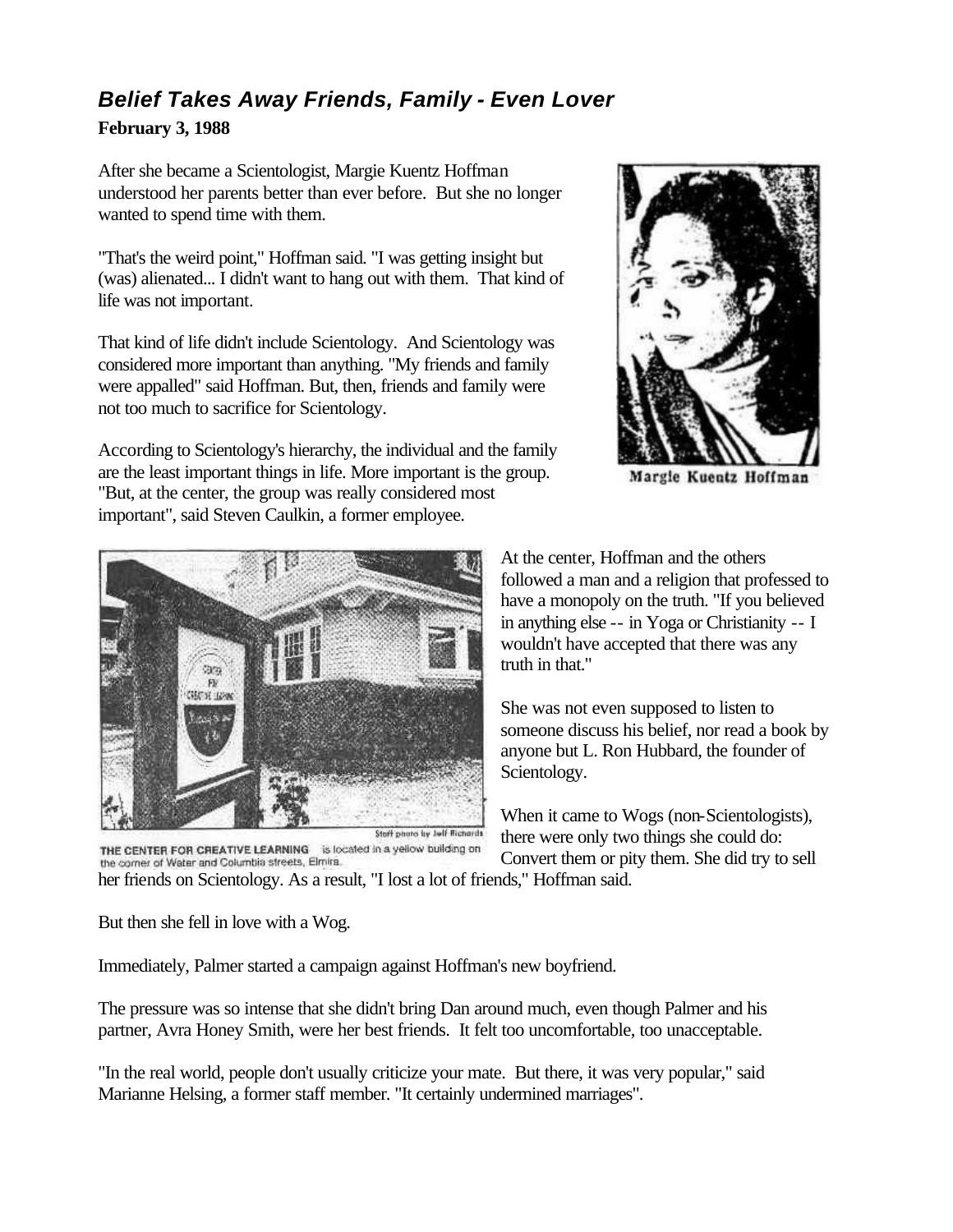Gale Lyons was one who divorced her husband over Scientology. Their difficulties began after only her third class. "He wouldn't give me the money for it. So I took it out of the bank," she said. "We didn't talk for three months".

After Lyons became a staff member, she made the more difficult move. "You have to believe in what you're doing to divorce your husband", she said.

"It's been years, and it hurts so bad".

The pressure almost kept Hoffman from marrying. She left Dan Hoffman once.

But then she returned, married him in 1984 and followed a new strategy: "I lived a double life". Scientologist by day, wife by night. "I was somebody else when I came home", she said. "I couldn't help being sad, but I wouldn't tell him.

Even marriages between Scientologists involved pressure, Kathy Raine, a former student, was married to Thomas Wright, a former staff member. But they were not supposed to - and rarely did talk about things that concerned them, such as her \$ 60,000 in outstanding loans.

Nor did they have much time together. Wright, like most employees, worked 12 hours a day. Raine spent about 20 hours a week at the center, worked two jobs and distributed Scientology advertisements in her spare hours.

Meanwhile, she wanted children. But she was told she would not make a good mother. "They convinced me I was screwed up somehow.... I had to clear myself of engrams (negative mental pictures) first," she said. Raine spent four years working on it. Now she is 30 and still without children.

"I think the reason children were discouraged," said Raine, "was because they took money away from the center". Children would also have taken away time.

Hoffman became pregnant once and then miscarried, she thinks, because she spent too many hours working -mornings as a hairdresser and afternoons, evenings and weekends at the center - with only three days off a year. "After that, I decided to get my ideals straight. I quit hairdressing," she said, pausing. "So, it was the wrong ideal. I should have picked door number two."

It was about then, however, that Palmer decided Hoffman was not hardhearted enough to succeed at the spiritual ideal. Under pressure from a lawsuit the worldwide Church of Scientology filed against him, Palmer pushed his staff to bring in more money. Hoffman's mistake was that she sympathized with people who said they were already in too much debt.

"I was booted out because I was not mean enough" Hoffman said. She was replaced by someone who was.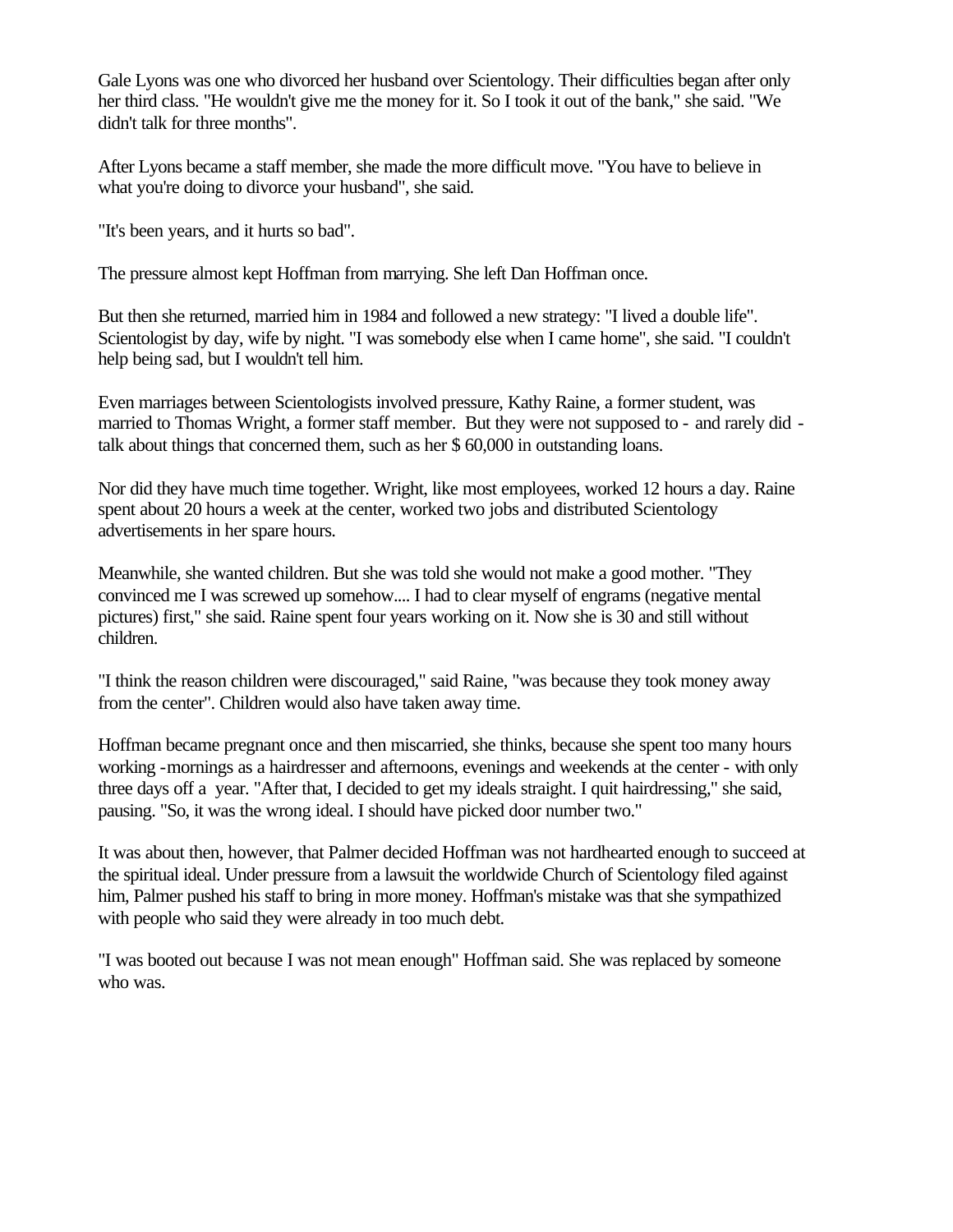### **HOFFMAN SAYS SHE WAS THREATENED**

Margie Kuentz Hoffman, the focus of this week's Star-Gazette series, "A Scientologist's Story", complained to police Tuesday that she had received a threatening note.

Checking into her report, Elmira City police questioned Harry Palmer, director of the Center for Creative Learning at police headquarters. They also questioned his partner, Avra Honey Smith, at the center.

Hoffman received a note Monday which threatened to expose private, embarrassing statements about her if she failed to ''clean up" things she said about her experience at the center.

It read (with typographical errors): "Maybe its time the wold knowxz the kin d of person you azre. Clean up the 3rd party on H or they will". In Scientology, "Third party" refers to negative talk. Palmer commonly signed his correspondence with "H" according to several former employees.





Efforts Tuesday to reach Palmer at his home and the center were unsuccessful.

Enclosed with the note were five pages from a five-inch file that Palmer has on Hoffman, according to Marianne Helsing, a former employee responsible for the files.

It contains written confessions Hoffman made during discipline sessions over 12 years in the center's "Ethics room". Hoffman documented, once over two straight months, everything she did and thought that she felt was bad or ''not spiritual".

Palmer refused to return the file when Hoffman quit last October, she said. The envelope was addressed to Hoffman at the center, then forwarded by the center to her home address. Police are continuing the investigations.

- BENNET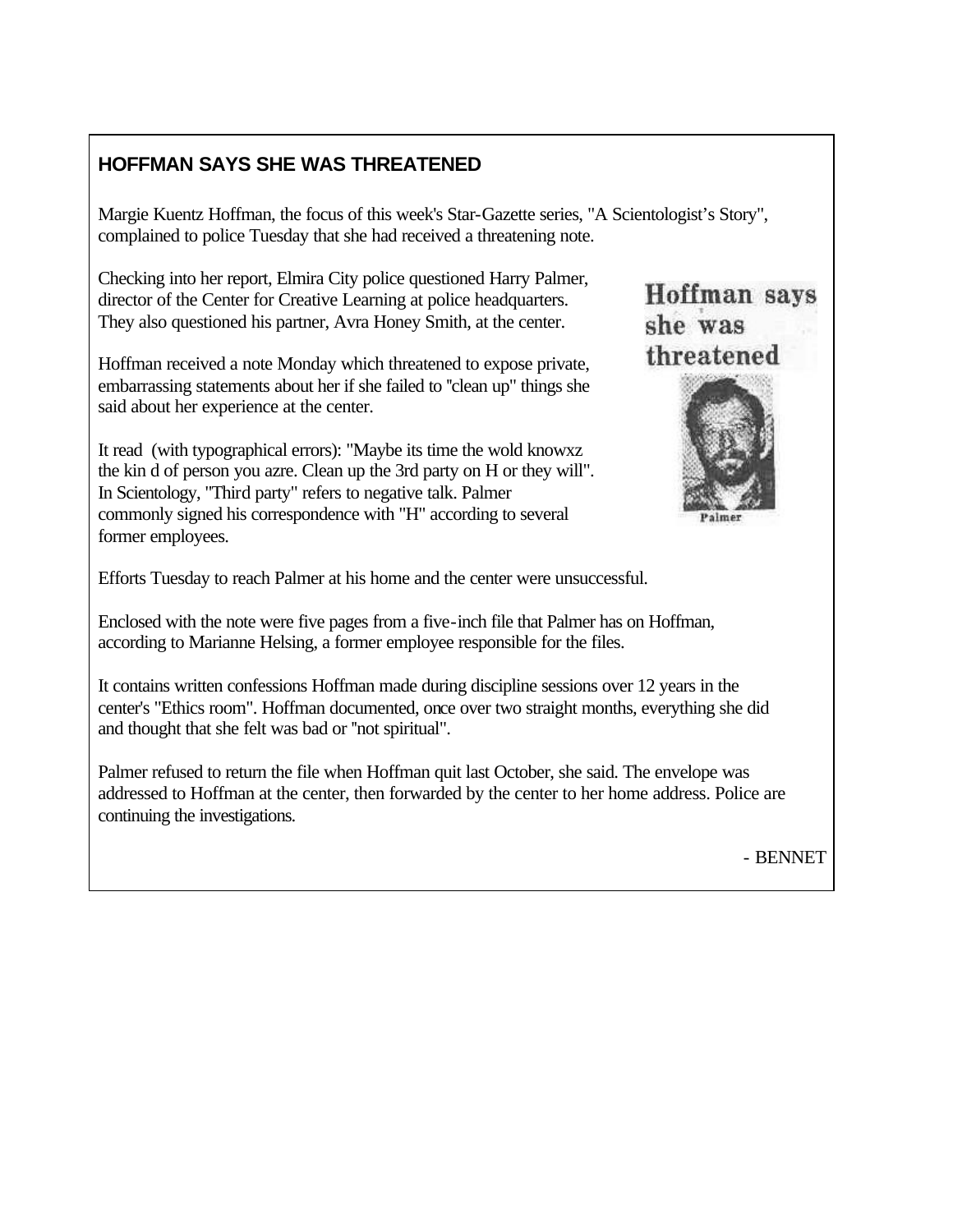### *Believers Learned Expensive Lesson*  **February 4, 1988**

Kathy Raine used to hide her head in a book when Marianne Helsing came into the study room. "I'd think: "Take my friend! Take my friend! Not me". But, from time to time Helsing pointed her finger at Raine. And Raine obediently followed. It was her turn to be regged.

During "regging", or the registration cycle, Scientology students were sold on taking the next class. The fact that some were already signed up for classes -years in advance- was not a consideration.

Before 1983, the cost of being a Scientologist at Harry Palmer's Center for Creative Learning in Elmira was steep. After that, it went even higher.

It was, his former staff members say, Palmer's reaction to a lawsuit launched against him by the worldwide Church of Scientology. The Church alleged Palmer infringed upon the Church's trademarks, "Scientology" and "Dianetics".



HARRY PALMER, director of the Center for Creative Learning in Elmira, relaxes Wednesday in the center's recordion room

Palmer's center was then called The Elmira Mission of the Church of Scientology, an offshoot of the church and religion started by L. Ron Hubbard in the 1950s.

"During the legal battle Harry (Palmer) was asking people to buy in advance to help with the legal costs until our ship came in", said Margie Kuentz Hoffman.

One course, Life Repair, cost \$1,750.

Such courses professed to cure emotional pain by recalling and sorting through unpleasant past experiences.

Cash was preferred. "He told me that way, the church wouldn't get it", said Helsing. Students were told the center would close if they did not buy now. "These people, they had loans, and they said: "OK, we'll take out another one" said Linda Rosin a former staff member.

Raine put down \$25,000 for classes purchased in advance, bringing her total "contributions'' to the center to \$80.000. She was among at least 10 to 20 students who each paid \$40,000 to take all the courses offered, according to Helsing.

The sales technique was a familiar one. "They'd say it's cheap. It's on sale until 2 p.m. Thursday", Raine said. When she was sold on a \$1,800 class she was told, "This is very inexpensive because it's usually \$5,000. You're getting the introductory price."

Later sales included courses for \$6.000, \$10,000, \$3,000, \$18,000 and \$20,000.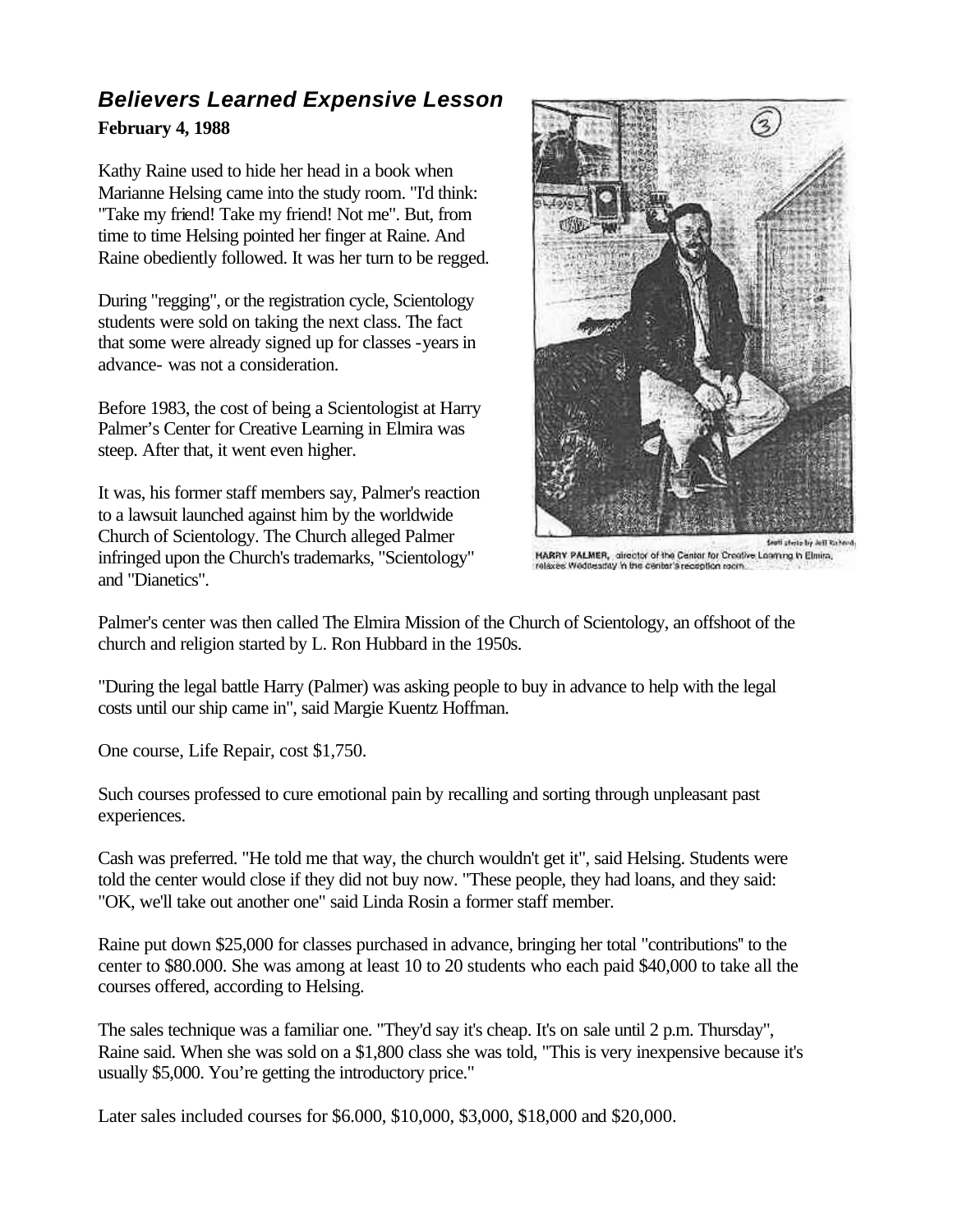But the beckoning finger that invited Raine to the sales pitch, commonly on a Friday afternoon, was only the beginning of the regging cycle. After that came the battle plan: How to get a loan before 2 p.m. Thursday -when Scientologists nationwide add up tallies of their weekly income.

In three years, Raine acquired a one-foot high stack of loan rejection slips. She also secured \$50,000 towards her class bills from 15 lending institutions.

Raine said she was informally pressured to do whatever was necessary to get the loans. "I quickly learned not to say it (the loan) was for the center." Bank officers didn't consider it a wise investment. So Raine told them the money would pay for a honeymoon or appliances.

She also knew not to mention the incidental issue about other outstanding loans. "They told me to make it look real good," she said of Palmer's staff members". "All I needed was a hint."

Hoffman said staff leaders, including herself, sometimes insinuated there were ways to make bank applications look appealing. Helsing said she was not in the position to give hints, but that she did put great pressure on students to raise money.

Finding enough people to co-sign 15 loans demanded some creativity. Raine once used "Co-signs Caulkins". Steve Caulkins, a staff member who sold Scientology door-to-door, said he picked up the nickname after co-signing 10 loans for students at the center. The time it took to secure the loans interfered with the two jobs Raine held down to pay them off.

"They (staff members) called me at work all the time," she said. They pestered her to pester the banks. "Then, I had to sneak off to a phone because I didn't want people to know I was taking out a \$10,000 loan.

Heavy debts were not supposed to dissuade Helsing from making them heavier. "I was supposed to keep everyone encouraged, keep everyone willing to put down a flat few thousand," she said.

But last year, she encountered a special case: a couple that was bankrupt and having marriage difficulties because they spent almost all of their time apart, working off their debt, studying at the center and raising a child.

Officially, Helsing had two options on how she could have advised them to deal with their problems. She could have said: buy more counseling or spent more time taking classes. "It was more time or more money and they didn't have either one," Helsing said.

So she told them to go home. "That was the first time I didn't handle a situation in the preordained way," said Helsing. "It was the first time I advised someone to handle their life and not their psyche."

This was the turning point for Helsing - the first employee to leave the center. "There were a lot of people giving money," Helsing said.

"I didn't want to ask for more".

As a result Palmer fired her. He also made her the fail guy, former members said. Palmer told them that all of the pressure for money was her idea. He said he had told her to stop, but she wouldn't. So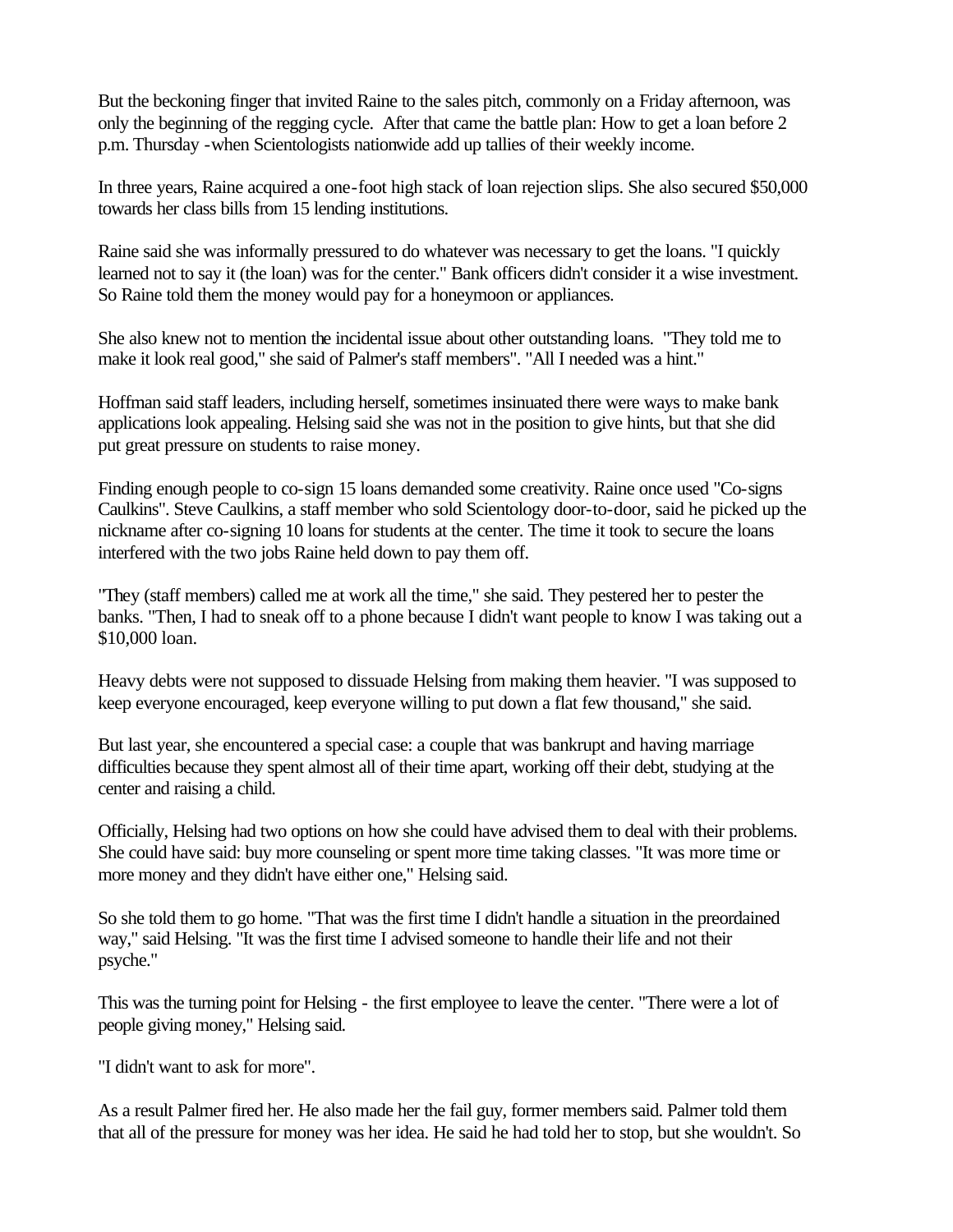he had to fire her. (Palmer acknowledged in an interview that he fired Helsing for that reason). In the Scientologist's lexicon, Palmer declared Helsing a "suppressive personality" -an irrevocably evil person, one of the few that make up 2,5 to 3 percent of society. The other members were told not to talk to her, or they, too, could become such a person. "I cried for six months," Helsing said.

About the time Helsing stopped crying, the suit against Palmer had been settled, in March 1987, with the agreement that he would not use the words "Scientology" or "Dianetics". In its place, he offered a new course, called Avatar, which sold for \$2000.

For Raine, this led to a natural question: "I began to wonder what happened to all the money I put in for Scientology courses." But when she asked what happened to the \$25,000 she had outstanding, she was told there was no money left. It had been used up in legal and other expenses.

That was when Palmer's employees started talking - really talking - for the first time.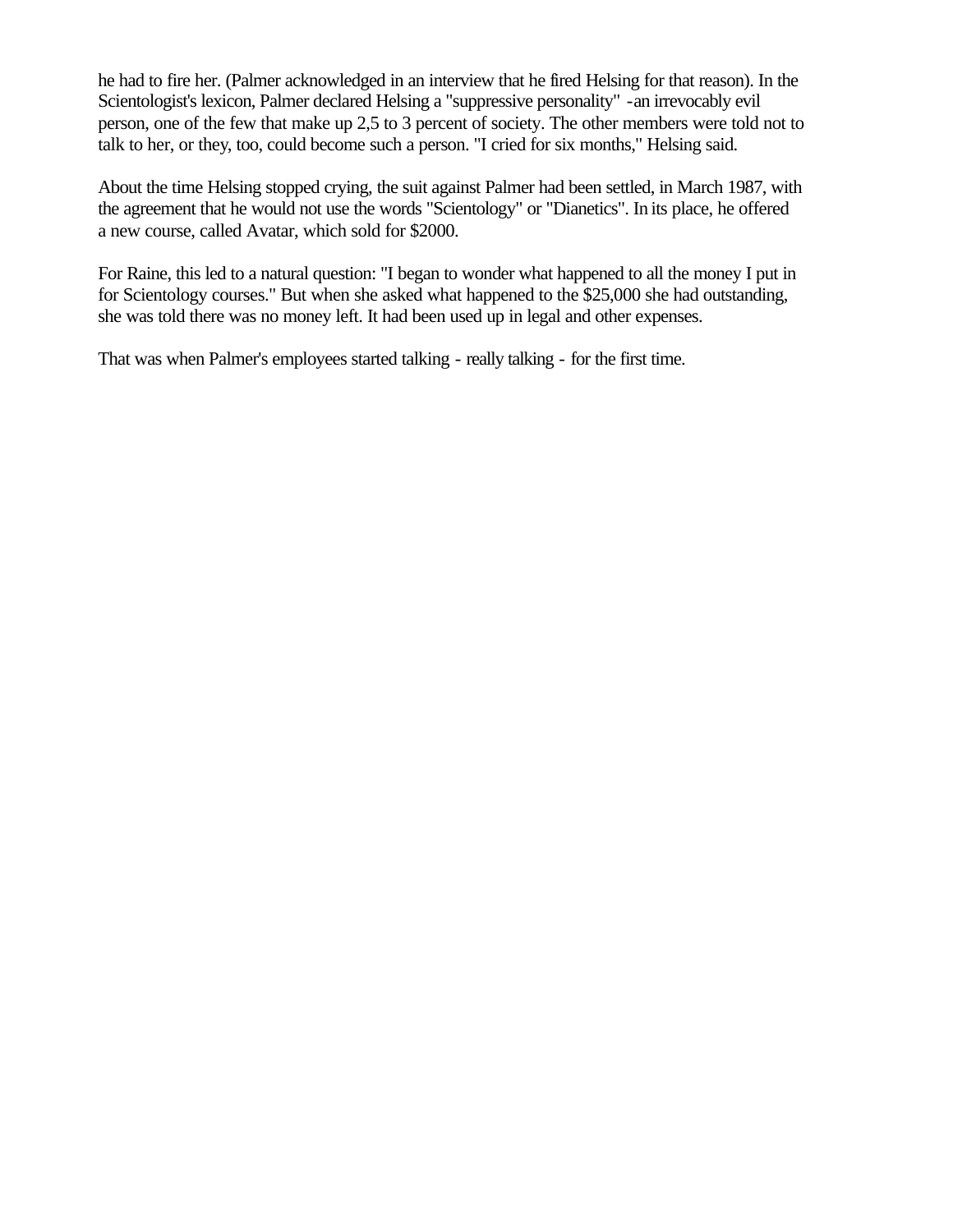## *As The Empire Crumbles, Some Save Themselves*

#### **February 5, 1988**

She was on the West Coast promoting Harry Palmer's newest course, Avatar, when the phone calls from Elmira started coming in. Palmer's hometown followers were upset, in great debt and preparing to sue him.

When Margie Kuentz Hoffman told Palmer about the calls and urged him to do something, she says he offered her a proposition. "He said: I'll give your bleeding heart friends their money back if you pay me \$5,000."

"I told him he was crazy", Hoffman said.

It was October 1987-a decade since her struggle between faith in what Palmer preached and distress over how he treated people began. Day after day, year after year, faith had prevailed.

But when the money question arose early last year, it shook Hoffman into disillusionment. Suddenly it seemed to her that Palmer was more interested in money than in helping people.

Since 1983, Palmer had pressured staff members to urge students to pay for classes in advance: it was supposed to help pay for legal expenses in the suit filed against Palmer by the worldwide Church of Scientology. Believers in the cause, students and staff members complied.

But then the suit was settled in the spring of 1987, with Palmer agreeing not to use the words "Scientology" or "Dianetics". In its place, he introduced a new course called Avatar, which sold for \$2,000 and \$3,000. In less than a year after he went on the road to promote it, Avatar spread to 119 locations in nine countries, according to Palmer. He earns 15 percent in royalties.

Back home in Elmira, meanwhile, there were students like Kathy Raine, who paid \$25,000 in advance for the courses that were no longer being offered.

When she asked about the money she was told there wasn't any money left. It had all been used up in legal and other expenses. When members asked about the money Palmer was getting from Avatar they say they were told that was earned through Palmer's for-profit business, called Star's Edge Research and Development. The center is considered a church.

To students and staff members who pledged money during the years of the suit, all of this boiled down to one impression: "He kept telling us to wait until our ship comes in", said Hoffman. "And", added Marianne Helsing, "when the ship came in he threw everybody else off."

Raine, and others like her, were offered two options. She could use up her money on account by taking Avatar or receiving more counseling, which cost \$160 per hour. "He wanted everyone to do counseling because that way he wouldn't have to give them the money back", said Gale Lyons, who conducted the counseling sessions.

A moderate amount of counseling, like a moderate amount of psychoanalysis, is a good thing; but overuse is dangerous, former members said. "A lot of auditing (counseling) is finding the things in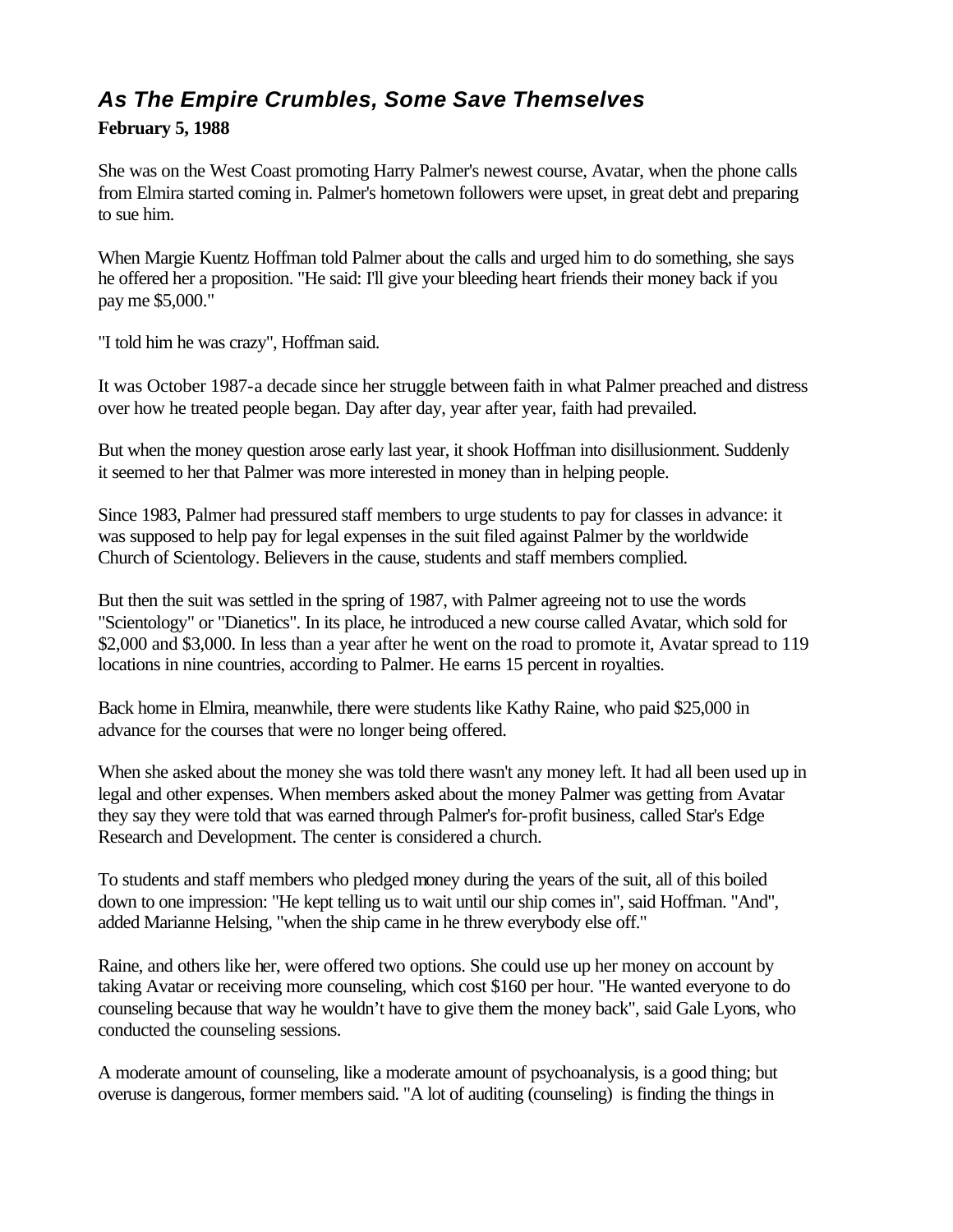life you didn't feel good about," said Lyons. "Think about them enough and you start thinking you're really bad."

And they did. But that was not new. Former members say they lost confidence in their own decisionmaking at the center. Reason: Palmer's ''belief'' system.

"The belief was that behind all upsets was a negative belief on your part," said Steve Caulkins, a former staff member. In other words, he said: "If I had an argument with you, it wasn't because of something you said or did. It was because of something negative that I did."

Even when Raine asked about her outstanding \$25,000, she was told to think about what she had done wrong that caused her to complain. "It seems stupid", she said in retrospect, "like a guy beats his wife and she thinks: What's wrong with me?"

Hoffman called it "a violation of human nature". Still, she was one of the most persistent believers. Many members left the center over the summer, and Hoffman kept working on into the fall.

By October, Hoffman was still promoting Avatar on the West Coast, while urging Palmer to pay back the money. She even came around again to this point of view - for a while.

"He told me I caused the upset in Elmira", Hoffman said. And, there was a bit of truth to that. Hoffman had been a model believer who inspired others. But two months earlier -for the first timeshe told her husband she might leave. Word of her disillusionment spread and reaffirmed others who were in doubt. "Harry's empire had fallen". Hoffman said, "I thought, My God, look what I did to this great spiritual leader."

But she was too angry, and disappointed, to support him any longer.

The next day, Hoffman telephoned her friend and co-worker, Linda Rosin, in Elmira. "It's all over" she said. "I'm coming home." In two weeks, she would quit.

Shortly after, Palmer called " a meeting for the disgruntled". He announced there was no money left to pay them back. Helsing later asked if she could see the financial records. "He said they were all destroyed".

But Palmer offered to pay back half the money to some of the members. He said they should share in the loss of legal expenses paid during the court battle. Some took him up on it. "They took what they could and got out," said Helsing. Others are still planning lawsuits.

Hoffman does not have any financial claims against Palmer. But she has reclaimed part of herself. She has grown a little less trusting of others, though she has not become a cynic. "I'll always be open, ready for some adventure. I'll just be a little more skeptical first".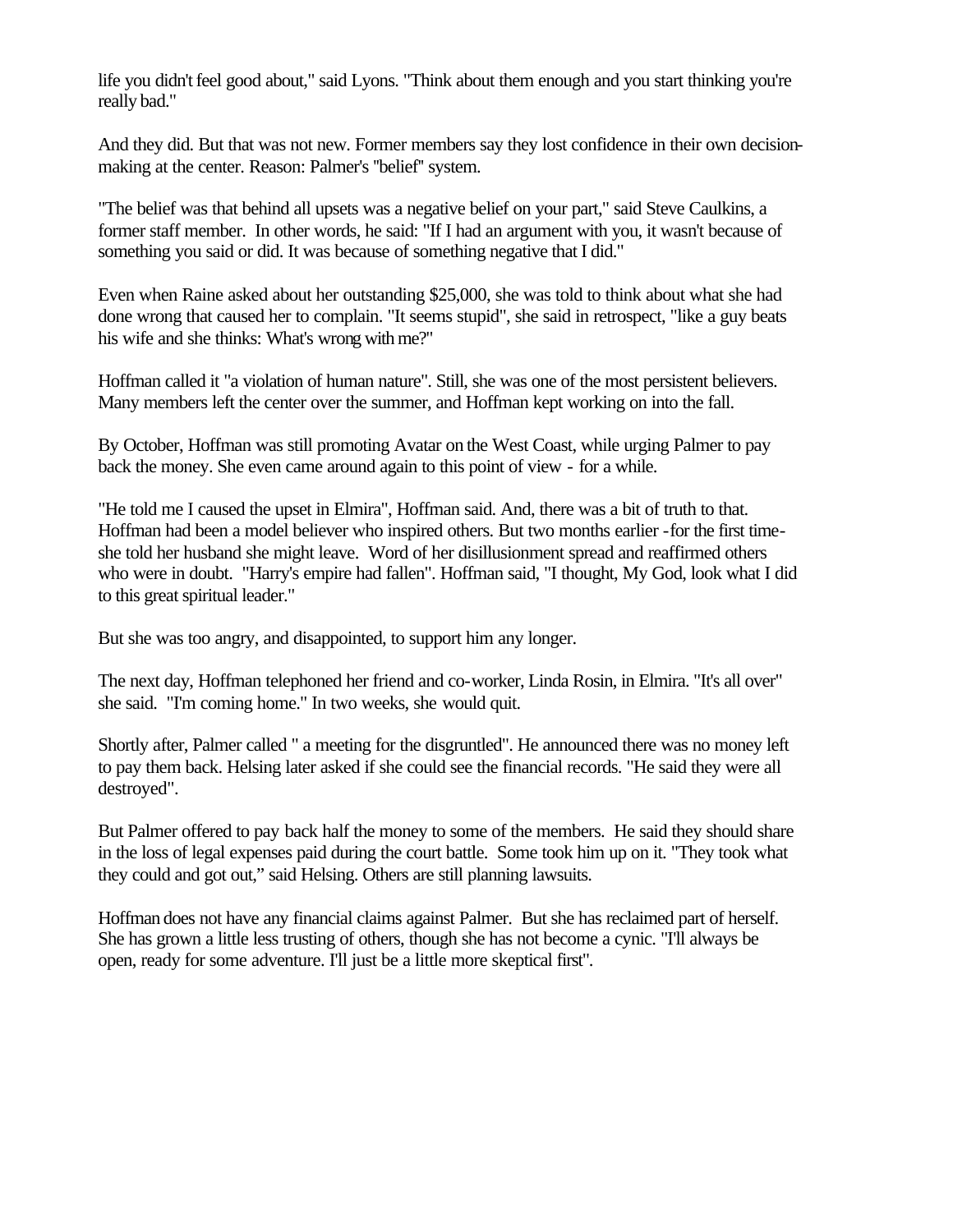# *Palmer A Man Of Many Faces*

#### **February 7, 1988**

It's not Harry Palmer's style to pause in mid-sentence. He speaks in a calm and steady voice, emotionless requiring not so much as a moment to collect his thoughts. And on this day he hasn't stopped long enough in the last two hours to finish off the peanut butter and apple sandwich in front of him. But suddenly, for the first time in two hours, he seems to have run out of words. Swallowing hard, he gazes out the window momentarily, then looks back to stare his visitor in the eye. When he speaks again, it is in a cracked voice, a near-whisper. "He was a good companion", Palmer says.

Palmer explains that it hurts to talk about his German shepherd, Greywolf, who disappeared last October. He points proudly to a picture above the main fireplace at his Centre for Creative Learning; it's Greywolf inside a cockpit of a helicopter, with his master standing by his side.



Palmer Harry

Is this Harry Palmer? The Harry Palmer under fire from Scientologists who followed him a decade? The Harry Palmer who they say deprived them of thousands of Dollars? The Harry Palmer who "could charm the pants off a rattlesnake"? The Harry Palmer who, his critics say, zeros in on weaknesses and exploits them?

It can't be. This Harry Palmer is soft-spoken, reserved and polite. He's easy-going, slumping in his chair; sometimes, he rests his workboot-clad foot on across a knee; and he laughs at his own jokes. He doesn't express anger or anxiety. And he is not a fast-talking, dynamic leader.

But there is another side to Palmer, a tougher side. Here's a man who, in the course of a 3 1/2 hour interview, showed no remorse for the many people who say they were hurt by him. Yet he became emotional over a German shepherd. And mild-mannered or not, he's a fighter, portraying himself not as the cause of his critics' problems but as a victim of their discontent.

The Greywolf episode illustrates both Palmers. In the same breath that he mourns his dog, Palmer accuses his followers of kidnapping it last October. And he uses the alleged kidnapping as the reason he stopped making refunds to those who claim he owes them refunds for Scientology classes they never received. Moreover, Palmer adds, their complaints about money add up to nothing but an extortion campaign.

But even these two glimpses of Palmer don't explain the man. He is an elusive character; he confuses, he contradicts, he twists, and turns. Still, in the course of the last week's interview and a one-hour telephone conversation early last month, some things about him seem clear.

For one thing, he has complete confidence in his power to influence. Even as his former management team was going public with their criticisms Palmer was saying they'd be back. "The reason these people are attacking me is because I have refused to make decisions for them. They were weaned. They were dependent on me and the centre. You're hearing the yelping of weaned pups. Now they think I'm awful. In six months, they think I'm wonderful."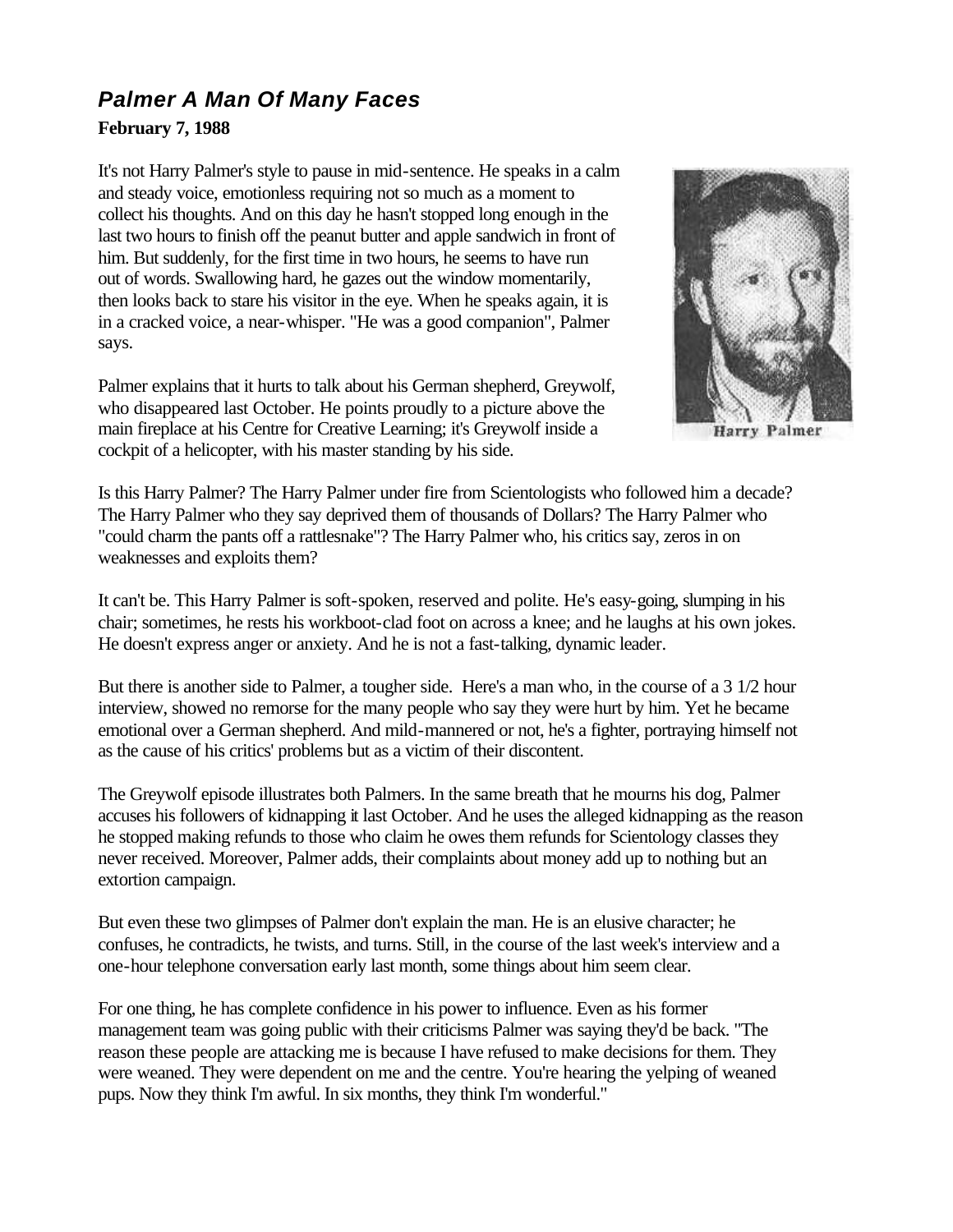That confidence has global dimensions. As Palmer tells it some 25,000 people inquired about or took his programs in Elmira since he began teaching Scientology in 1974 (after leaving a career as student center director in the Elmira school system). Now he's extending around the world with his new program, Avatar -he abandoned Scientology early last year- and says he already has licensed 119 centers in nine countries.

"I am at the point in the hurricane," he says. " I have a communication system at home that links me with the world, faster than the news does ... And I thought: they're bothering me in Elmira!" What excites him now are his plans to stretch his global impact even wider. Palmer is working on a new program, called Wizard, which will cost \$20,000 when it is ready. It uses logarithms to predict places and times in the world in which significant changes can occur, and he can influence them. He says he cannot disclose too much yet publicity because it would interfere with one such project in Latin America.

Palmer thinks big, no question. And he claims to have netted big money.

"Harry Palmer is a rich man" he says. "But those people (his former students) had nothing to do with it... I didn't make money from Scientology. I always had second jobs while I was working for the church".

Stars Edge Research and Development - the Palmer-owned company through which he sells Avataris "certainly a very rich company". But if Palmer is rich, he isn't ostentatious about his money. His center is bright, cheerful but not opulent -- books, a wall tapestry, a number of paintings of angels. And he himself dresses casually. On this day he is attired in a khaki shirt and pants, black-tinted sunglasses and a brown leather jacket. He introduces Susan Sweetland and Miken Chapell, his two remaining employees, and Avra Honey Smith, his wife and partner; all dressed in black. All, like Palmer, make gracious hosts. In the reception room, his eye catches a man sitting in the corner. "Ah, I haven't seen this guy in a while. How have you been?" It is Palmer's father. They speak a moment, then the father tells his son: "Take care of what you have to. I'll wait for you a few minutes". (Two hours later, the father is still there; but, oddly, they talk just for a few minutes, and the father departs.) Upstairs, he points out the offices of his former employees. In the hallway, there is an arrangement of pictures that include Palmer posing with smiling customers.

The pictures underscore another point about Palmer: He's a salesman -and like most salesmen, he points out that his customers are happy. Ninety percent are happy, he said early last month. During last week's tour the number had crept up to 95 percent. The following day, he used the figure 99 percent. In fact, Palmer denies every single criticism leveled by his former staff members. He says he never saw what others say they saw -heavy discipline, pressure for money, diminished selfconfidence among his followers. And if those things did go on, Palmer said he certainly wasn't responsible. He was just another worker at the center, he says.

"There was a board of directors here. I was usually out-voted. I really did my own thing." And his own thing had nothing to do with money or discipline. He says his leading critics, including Hoffman, should start looking to themselves if they want someone to blame. He says his message to the flock always was: "You're your own guru." As for the confusion and diminished self-esteem and disillusionment they felt, he said, "I think they all did it to themselves..."

"It's a lot easier for these people to find something wrong with me than to inspect their own inadequacies of performance, their own inadequacies of ethics."